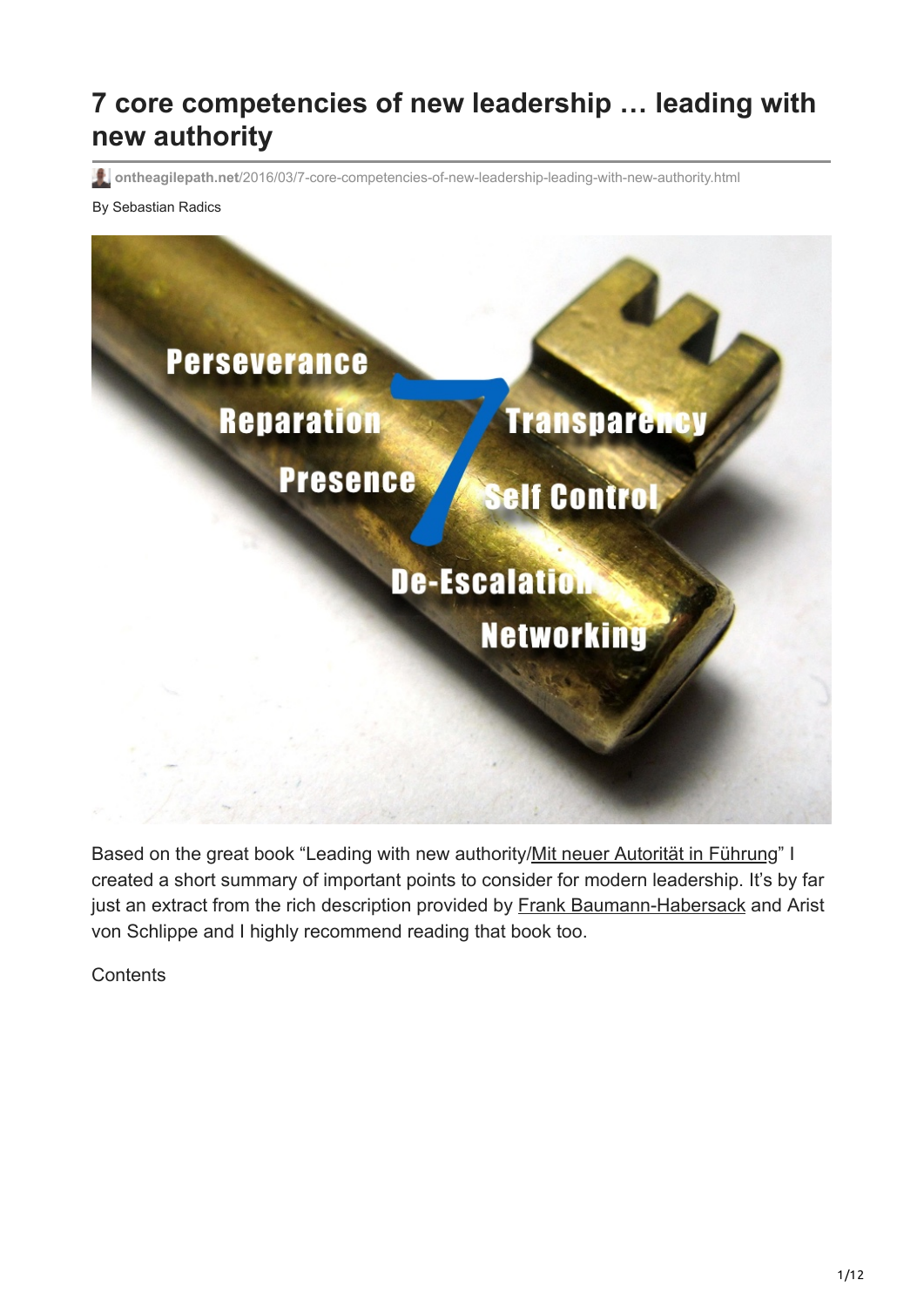- [1 Authority](#page-1-0)
	- o [1.1 Authority and person](#page-2-0)
	- [1.2 6 filters that blur our objectivity](#page-3-0)
		- [1.2.1 Distorted perception](#page-3-1)
		- [1.2.2 Own biography and role models](#page-3-2)
		- **[1.2.3 Personality structure](#page-3-3)**
		- [1.2.4 Value system](#page-3-4)
		- $\blacksquare$  [1.2.5 Knowledge](#page-3-5)
		- $\blacksquare$  [1.2.6 Stress](#page-4-0)
	- o [1.3 Leadership and generation Y](#page-4-1)
		- [1.3.1 Leaders](#page-4-2)
		- $\blacksquare$  [1.3.2 Wishes](#page-4-3)
- [2 Leadership requirements](#page-4-4)
	- [2.1 Current challenges](#page-5-0)
	- [2.2 It needs](#page-5-1)
		- [2.2.1 Company culture analysis](#page-5-2)
- [3 New leadership 7 key competencies](#page-6-0)
	- [3.1 Presence](#page-6-1)
	- [3.2 Self control](#page-6-2)
	- [3.3 Networking](#page-7-0)
	- [3.4 De-escalation](#page-7-1)
	- [3.5 Reparation](#page-7-2)
	- [3.6 Transparency](#page-7-3)
	- o [3.7 Perseverance](#page-8-0)
- [4 4 development areas for leadership skills](#page-8-1)
	- o [4.1 Personality and values](#page-8-2)
	- [4.2 Emotional intelligence](#page-8-3)
	- o [4.3 Conflict competence](#page-9-0)
	- o [4.4 Personal sources for authority](#page-10-0)

## <span id="page-1-0"></span>**Authority**

Let's first consider the topic authority and what's behind that term.

- authority is about respect, valuation, impact that is given by others.
- is being created in relationships

What should happen in companies:

Todays **leadership models still ignore** the influence of **complexity**, **self organization**, **globalization**.

In knowledge worker environments **authoritarian behavior has no chance**.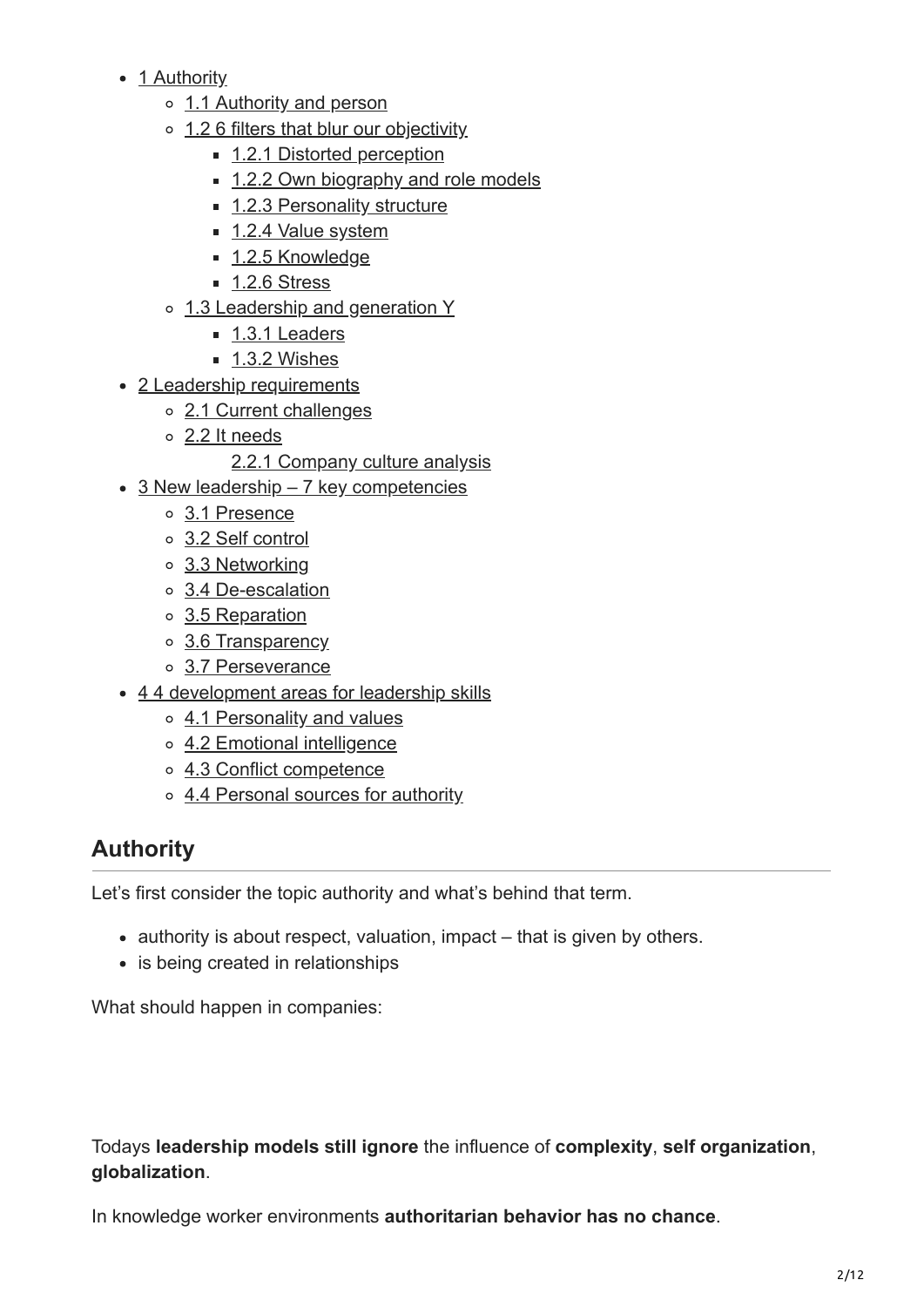#### **Respect** is created **through transparency**, **presence** and **relationship** (and not longer by fear, pressure and distance)

With growing problems and stress we tend to do more of the same wrong patterns. As soon as there is an opposition leaders often tend to go back to "old" patterns – I decide, no discussion…

Todays leadership is confronted with:

- a *loss of authority*
- even more *opposition when working with bonus or penalties*
- collaboration among leaders ends in *competition* and does harm the company due to *malfunctioning relationships*
- *pressure* through raising requirements *leading to less presence* and jumping from appointment to appointment
- *old structures that hinder to be innovative*
- *fear to fail* that hinders driving cultural changes (structural problems get too often transferred on individual level and lead to fear to fail and demotivation)

Despotic leadership behavior still is possible in hierarchical, command and control companies with enough equity capital and high margins. When the environment shifts to margins that need innovation power and service orientation that kind of leadership won't work any longer.

**Generation Y does not accept old school leadership**. Maybe they won't show their disrespect directly but through their network in online communities, job rating portals.

**Binding through loyalty was yesterday** – in todays fast pacing environment people tend to shift their workplaces far more often.

**Small, informal networks become more important** than big institutions.

**The more structure the more inflexibility** of the whole.

Organizations tend to invest a large amount of time (90% was written) to define routines for their tasks. There is less space for creativity, self development, energy for changes (and even humanity)

Instruments of power like pressure, sanctions and force do not lead to authority but to situations that are dissatisfying and harming for everyone involved.

Authority is based on free loyalty. **Force and freedom are mutually exclusive.**

The concept of new authority … The more resolute and nonviolent options one chooses against violence the faster the violent approach will loose its power.

**It is an enduring process of search and negotiation** (even if it is energy consuming).

## <span id="page-2-0"></span>**Authority and person**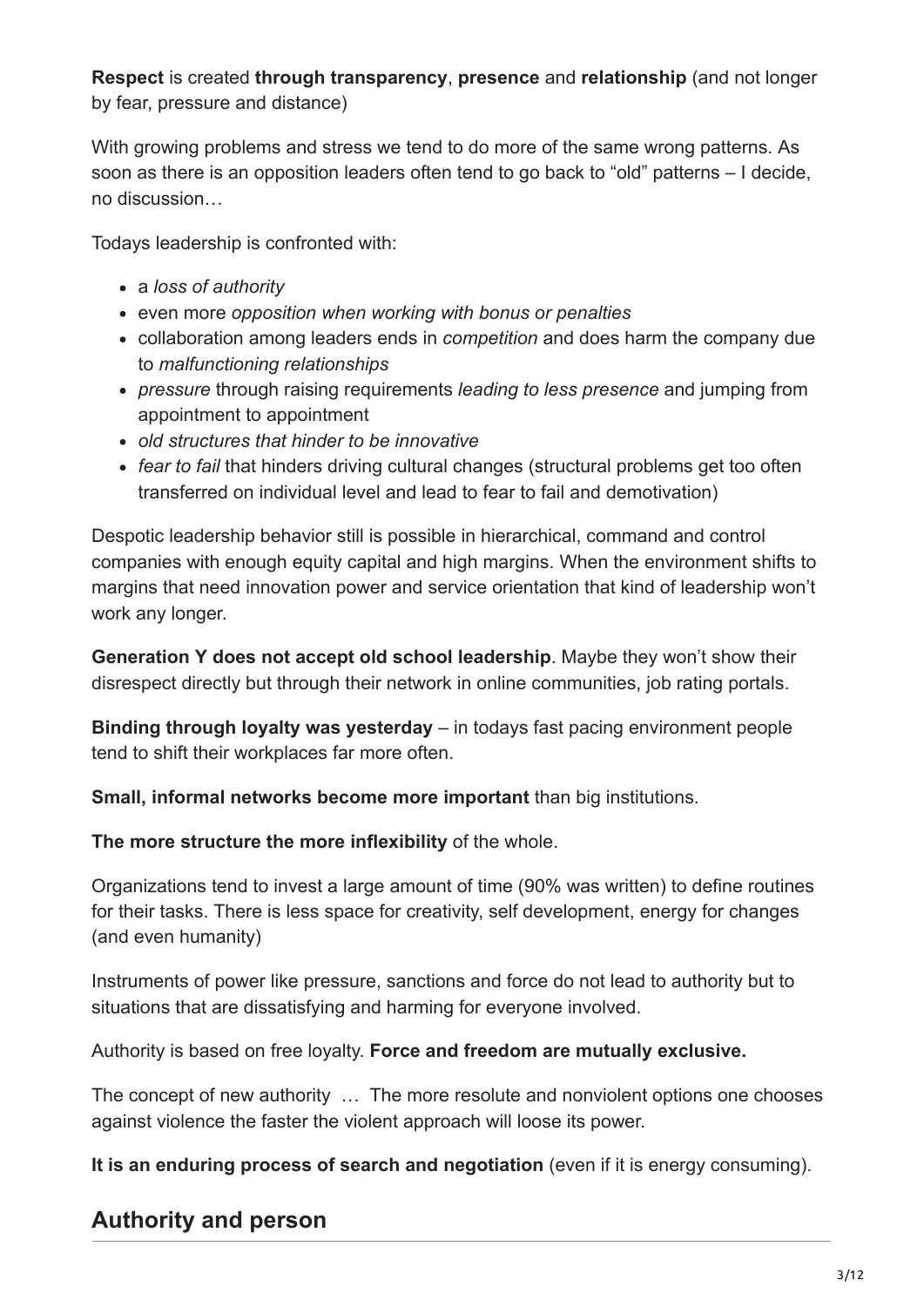Is given by an informal path – and needs the following combination of personal properties and expertise (but does not automatically lead to authority)

Properties:

**reputation, personal trust, integrity, experience, a strong character and strong empathy**

Expertise:

- in **economical** and **technological** topics and
- **steering** plus **coordination of social processes**

**Authority is always combined with relationship dynamics in a given context.**

## <span id="page-3-0"></span>**6 filters that blur our objectivity**

In most cases leadership problems are a result of prejudice and personal judgements that are problematic in the daily work.

It's not done by learning a handful leadership models. We need to uncover wrong believes. If leaders start to change their perception, problems can disappear.

Lets consider 6 filters that we should be aware of.

#### <span id="page-3-1"></span>**Distorted perception**

Before we perceive something consciously, our brain did already process the stimulus. **We cannot see reality consciously.** We **try to apply old learned patterns** that fit as best as possible to the new situation – **influence of experience**.

#### <span id="page-3-2"></span>**Own biography and role models**

Our view of leadership from our childhood heavily influences our leadership perspective later on.

#### <span id="page-3-3"></span>**Personality structure**

#### <span id="page-3-4"></span>**Value system**

**Liberal picture** – employees will give their best. It's the leaderships task to support so that their potential can fully flourish. (Theory  $Y$ )

**Conservative picture** – employees are lazy and cross-grained. They need to be pushed and narrowly monitored. [\(Theory X\)](https://en.wikipedia.org/wiki/Theory_X_and_Theory_Y)

#### <span id="page-3-5"></span>**Knowledge**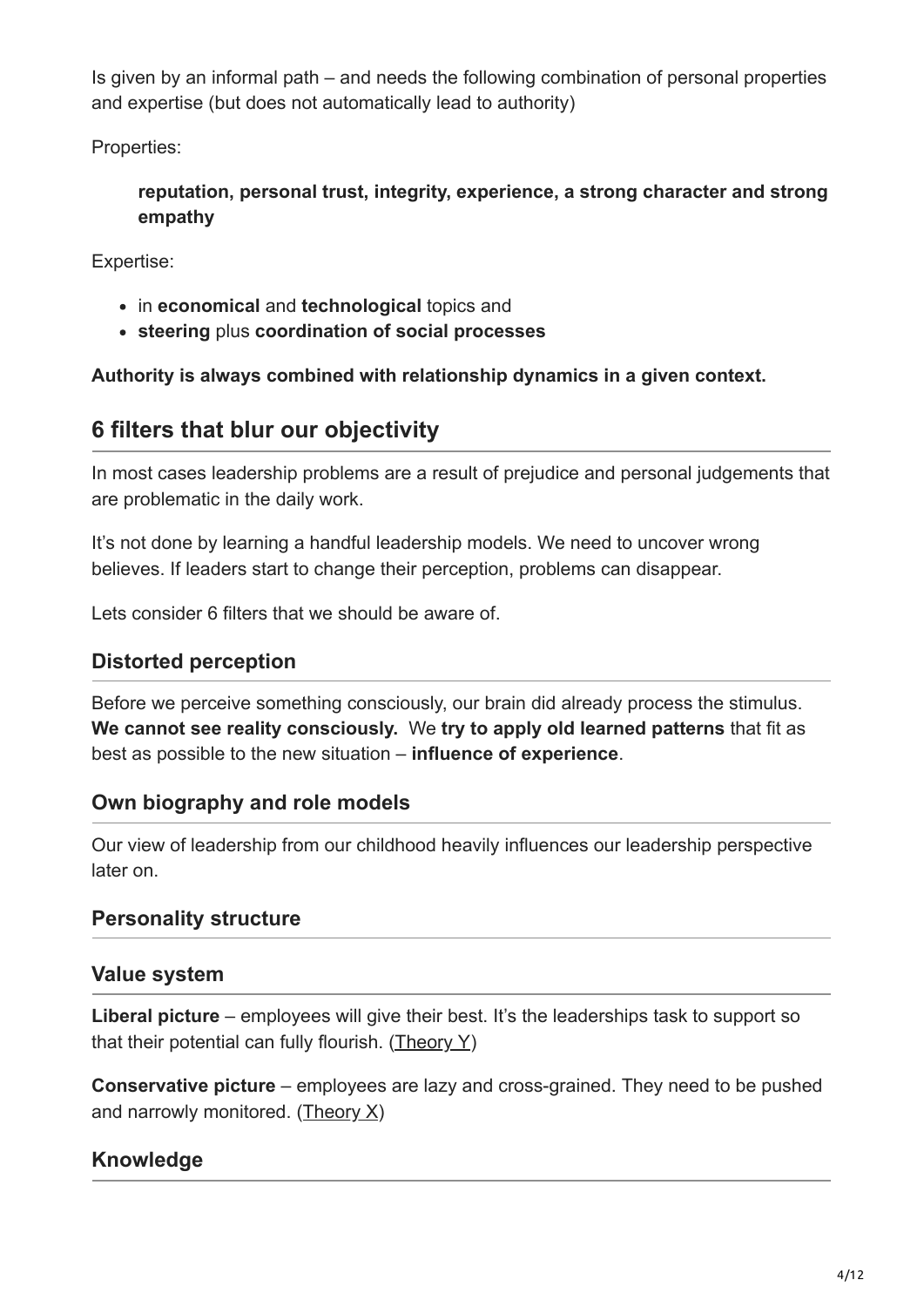Leaders often just learn technical stuff but not that much about leading. But **we need to learn** more about **psychology**, **communication, history and philosophy** to establish a complex thinking approach.

[More about complexity.](http://www.ontheagilepath.net/2015/10/complexity-and-methods-to-succeed-thanks-for-the-books-organize-for-complexity-and-komplexithoden.html)

#### <span id="page-4-0"></span>**Stress**

Depending on the stress level – on the highest level it can lead to black outs. **Stress chances and narrows perception** and today we are confronted with a lot of source for stress all day long. Under stress **our mental performance drops heavily**.

Stressed persons **tend to forget things**, seem to be **restless and absent**.

It needs a good balance of brain stimulus (not to less and not to much). Too high levels lead to: reduced mental power, pressure, forced and circled thinking, blurred thinking and less contact. Too low levels lead to: fatigue, less power and energy, no contact, reduced mental power and blurred thinking.

#### **Please check this post with [brain fallacies to know for better decision making](http://www.ontheagilepath.net/2016/01/better-decisions-by-considering-the-brain-fallacies-my-top-10-from-the-art-of-thinking.html) too!**

## <span id="page-4-1"></span>**Leadership and generation Y**

#### <span id="page-4-2"></span>**Leaders**

Missing social competencies

- lack the ability of self-criticism
- overestimation of own competencies and capabilities

Tend to get stuck on pupil or student level.

It needs systematic and good development.

#### <span id="page-4-3"></span>**Wishes**

leadership that works on the same level – with fruitful discussions and that provides orientation (without becoming super heroes)

### <span id="page-4-4"></span>**Leadership requirements**

- **aligned with different levels of development** of employees (and not a one size fits all leadership approach).
- has to f**ollow a holistic approach** and to **combine and consider many aspects, abilities and behavioral patterns.**
- a **boss** who **provides orientation, creates transparency, involves staff, talks to them** and takes care for their satisfaction
- companies need to understand that **leaderships needs ongoing coaching and development**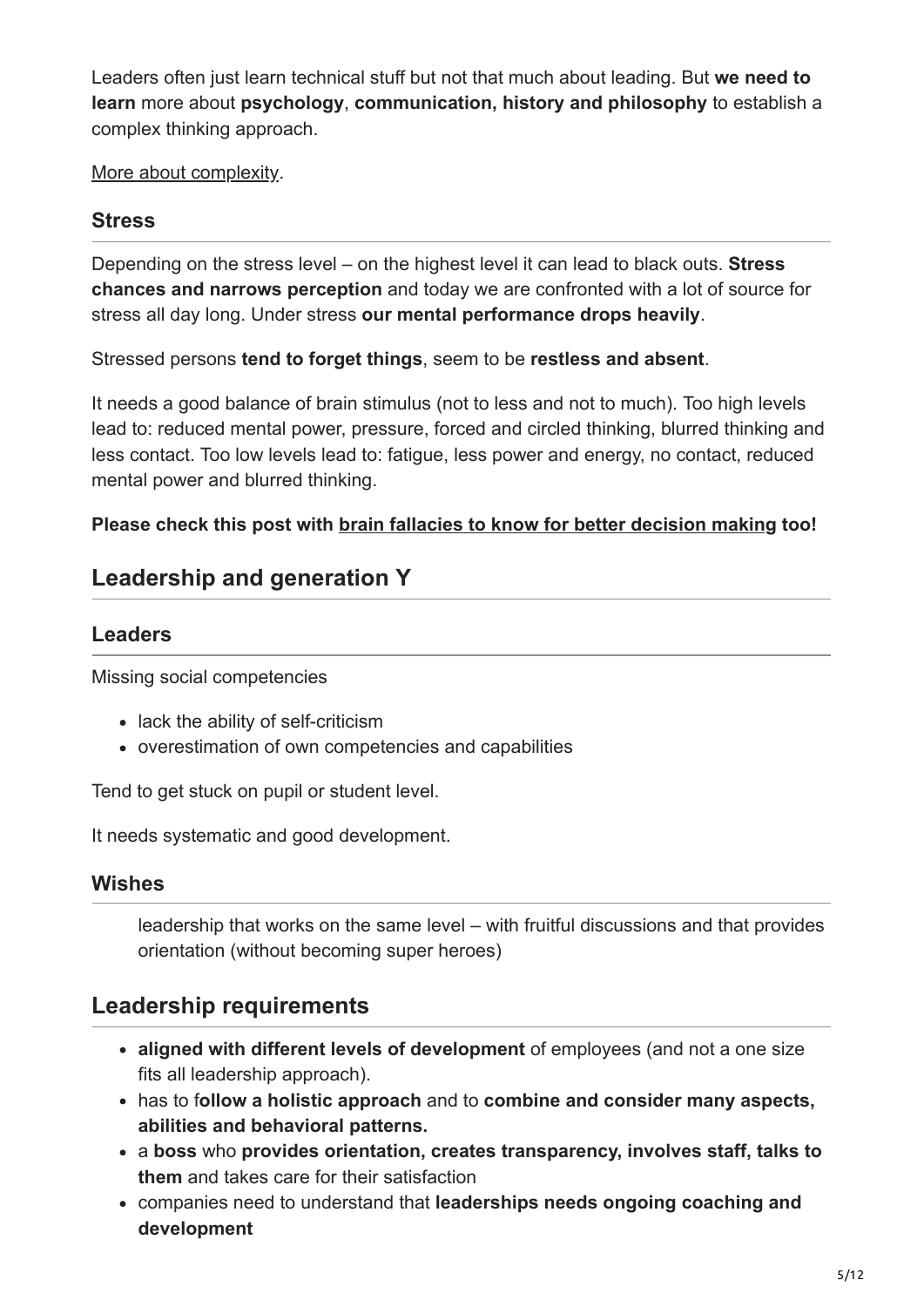- under conditions of permanent, mobile communication it needs a new definition of distance, presence and transparency
- innovative **leadership created in common reflection with all involved**
- needs 5 essential skills thinking with **new structures** (e.g. organizing for complexity), **new tasks** (e.g. Drucker, Malik), **new roles** (of top and middle management), **new timing** (to consider urgency and finding the right moment) and **new human relations** (better interpersonal relationships)
- **centers around the commonly lived relationship** (instead of fighting against another)

## <span id="page-5-0"></span>**Current challenges**

- too *heavy focus on tough numbers and results* just by rational and natural scientific thinking
- *boss as driven and rushing trouble shooter* with no time for communication
- we need high flexibility vs. *hierarchy based, slowly acting structures using an authoritarian, inhumane, number focussed leading approach*
- a 25 year old newbie can know a lot more than his 55 year old colleague and this undermines the elders "natural" authority
- the picture of a stressed person who lives between family and work and who has to endlessly discuss about authority
- a *new generation of flexibel, strong communicative and critical people*
- *environments* that are *volatile, uncertain, complex and ambiguous* VUCA

## <span id="page-5-1"></span>**It needs**

- the principle of **self organization and self optimization**
- prepare for **being adaptable and flexible** instead of using long term planning
- aim for **projects** that are:
	- *a personal challenge*
	- *provide a bigger meaning*
	- *is staffed with excellent people*
- currently moving toward fluid organizational structures (no strong borders, oriented on project work, working with high transparency) or caring companies (strong employee connection and binding providing an highly individualized growth and learning environment and a strong focus to work with common and transparent company targets)
- *learn to unlearn*
- create an **healthy and attractive workspace**
- **leadership does not execute strategy but helps in everyones development** (by knowing their competencies and what further steps are necessary)
- **fast feedback processes and highly transparent information**
- **few but effective rules** (principles)

### <span id="page-5-2"></span>**Company culture analysis**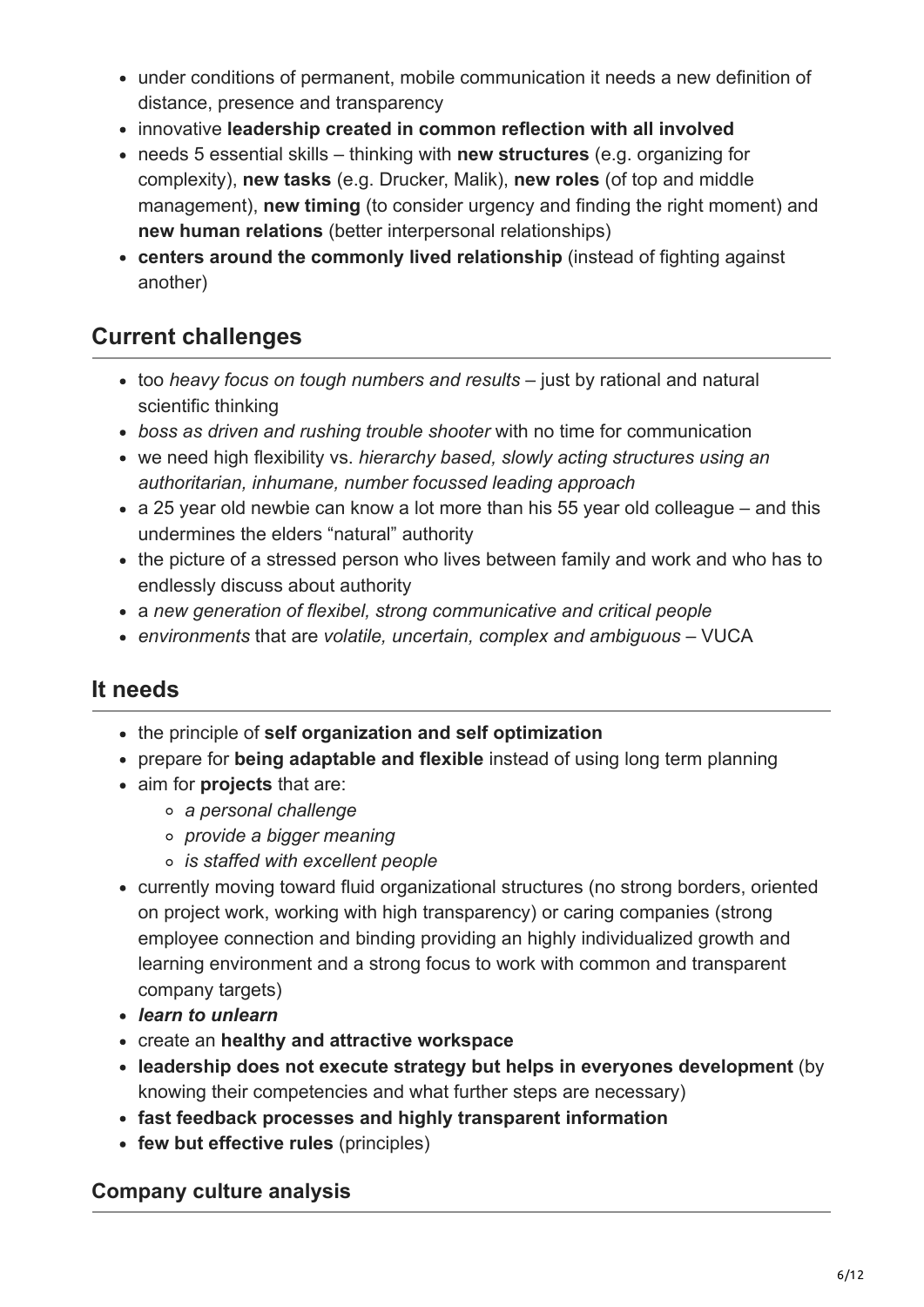- Reflect the current culture what is the current understanding of leadership?
- How do we react on non corporative behavior when working together or thinking about respect and dignity?
- Do we have the possibilities to work with the 7 key competencies?

### <span id="page-6-0"></span>**New leadership – 7 key competencies**

### <span id="page-6-1"></span>**Presence**

Leaders show enduring and reliable presence and take care. Presence in every relevant situation.

It is not working only in virtual networks that one can switch off but to **be really present on a daily basis.**

Missing presence fosters burn outs. Leaders have to balance demands (and avoid over commitments) and to avoid too much load and stress.

Using strength not longer for top down power but to undermine own presence (independently from the others behavior). **Leadership is working with dialog instead of dictating consequences.**

Show and use their responsibility. Shows through personal involvement that one takes care on the employees development.

#### **Presence in interactions, inner presence (mindfulness) and systemic presence (know your function and affects).**

It means real emotional and personal binding (instead of a superficial deep seeming connection).

Do not create relationships based on distance. **Authority shall be created by being near, interest and care.** We work together on a common goal.

But leaving responsibility and not to overwhelm!

Continued reflection of own experiences, learned rulesets and patterns are the base for inner presence. It enables authentic relationships.

## <span id="page-6-2"></span>**Self control**

**Self control instead of employee control** (that is an illusion anyway). The ability to lead oneself's emotions and effectiveness.

Don't react to provocations but with inner distance, delayed and reflected reactions and planned next steps that address a wrong behavior.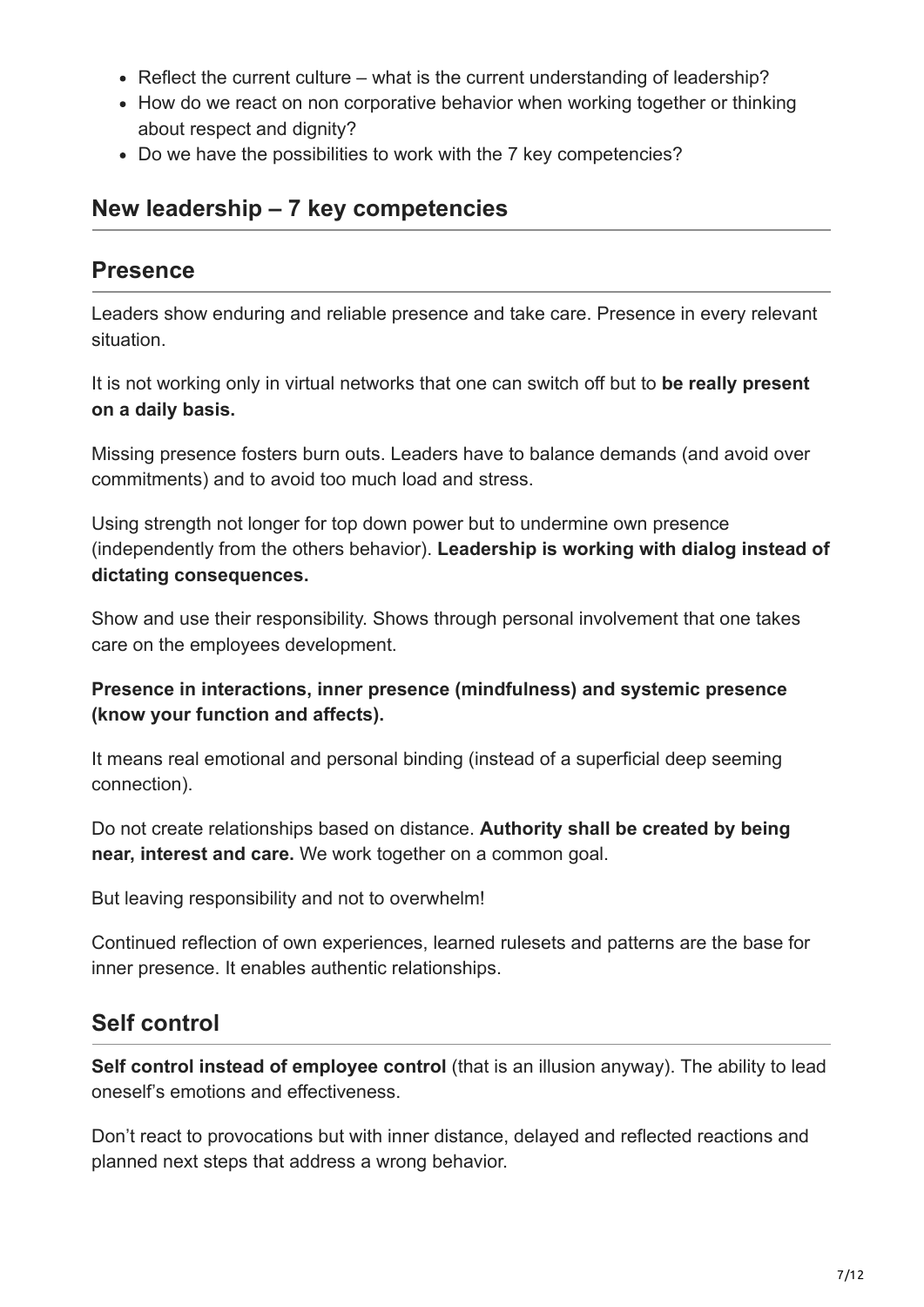I change my behavior because I feel bad otherwise. (and not using the approach that the opposite has to change their behavior).

**Do not limit other authority artificially**. **Don't supervise and don't expect obedience.** Rely on a possibility to irritate and inspire instead of supervising.

But has to take decisions, draw the lines and insist on performance bound to company targets.

### <span id="page-7-0"></span>**Networking**

A **trustful network with other leaders t**o strengthen one another.

Not just virtually with 500 friends that one does not really know but **with closed friends who stand in for one another.**

**Combine the power and offer support.** Creates a security and a feeling of being protected.

**Combined with wisdom and knowledge** about political alliances.

### <span id="page-7-1"></span>**De-escalation**

**Constructive, non violent and combined power** (instead of destructive, invasive and violent dictatorship).

Not focussed on the employee and his necessary change but on oneself (I'm not longer ready to accept that behavior).

**Avoid dynamics through stress and to fast reactions.** Slow down and take your time to consider the situation. Don't strive for victory and for presence with long breath.

## <span id="page-7-2"></span>**Reparation**

Gestures for relationship and conciliation (instead of punishments).

**No penalties** (as they are harmful and highly demotivating).

Provide possibilities to repair a caused damage and prepare a way to redeem.

## <span id="page-7-3"></span>**Transparency**

Reactions and **interventions against misbehavior have to be transparent** and public. It shows that leaders listen and act when required.

**Don't hide mistakes**. **Open problems** with high and low performing people (and not just low performing ones).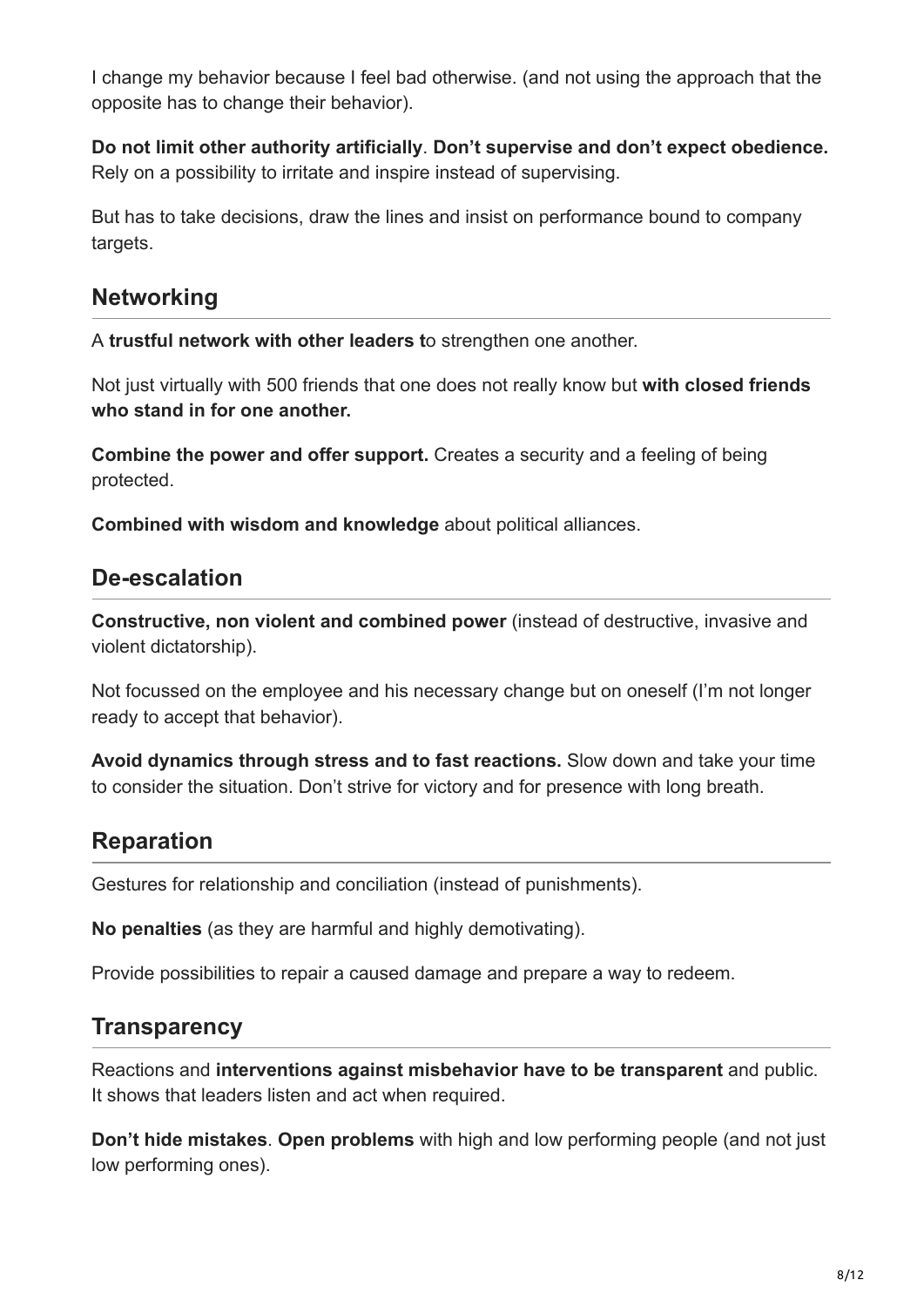People are enabled to see their contribution. Motivation through visible purpose (by seeing and being part of the bigger picture).

**But consider relevance** (and do not overload by irrelevant transparency information overload). Ask yourself: Is this information helpful to reach our targets?

### <span id="page-8-0"></span>**Perseverance**

Thought through next steps. I do not accept that wrong behavior and will carefully think about my next steps.

To reach full power one cannot force someone but one has to strengthen the freedom of the other.

Its is a challenge especially for young generations, that life with enduring distractions, fast switching targets and a news overload.

## <span id="page-8-1"></span>**4 development areas for leadership skills**

## <span id="page-8-2"></span>**Personality and values**

- learn more about ones own personality and how we communicate with others
- relationship oriented
- $\bullet$  values = software of the mind
- one need to know ones own values. Ask yourself: What is important in my life? What topics make me feel like exploding? What values were not treated with respect in that case?
- knowing that other people have not the same value structure

## <span id="page-8-3"></span>**Emotional intelligence**

- thoughts and emotions are combined and require one another
- one needs to consider and understand own emotions to understand the feeling of the other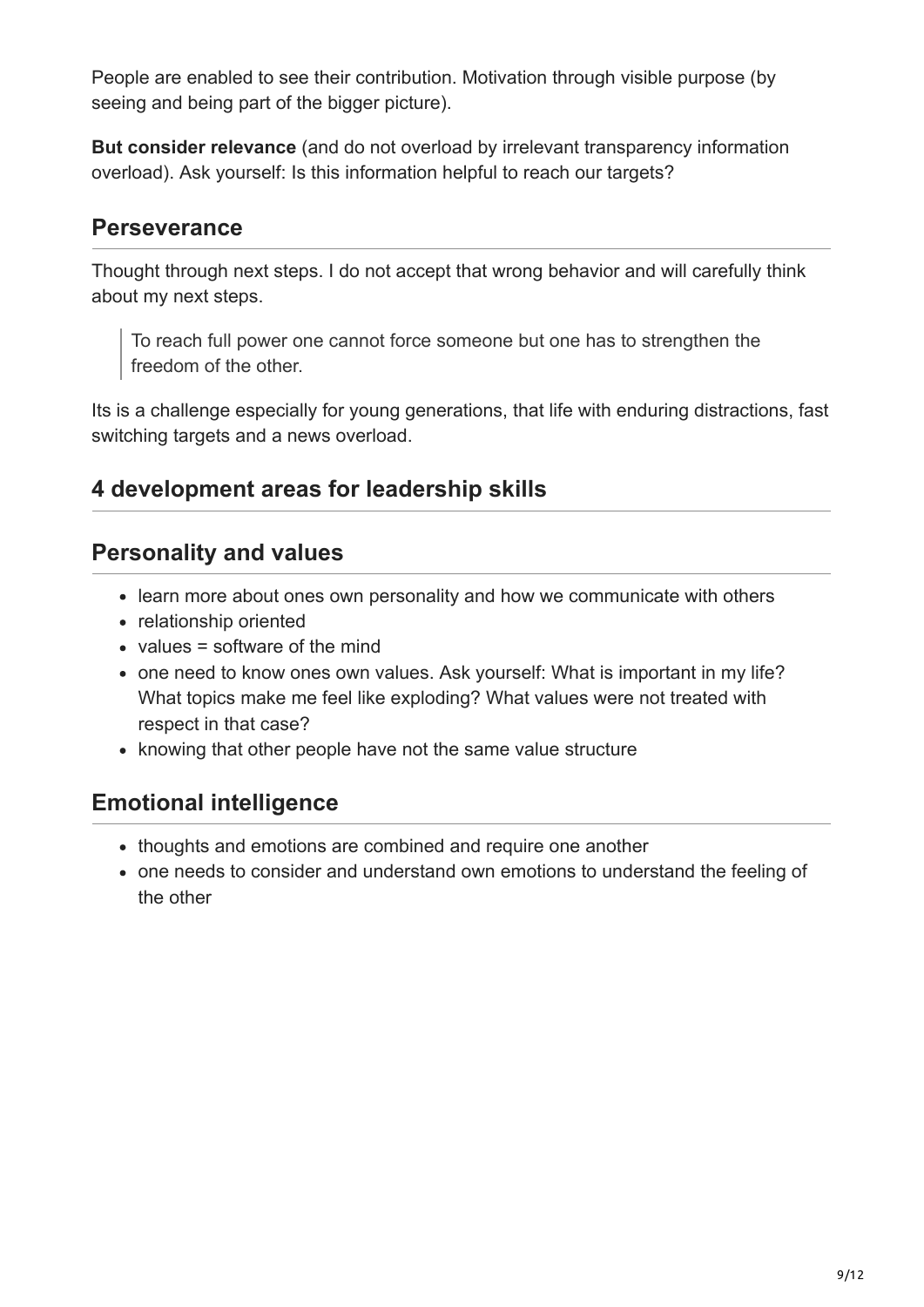- 5 combined factors
	- **self perception** know and name own feelings (and discover trouble)
		- $\blacksquare$  train with a log book and a stop 2 times a day to check what you feel currently
		- **be brave to speak about your feelings**
		- ask others to access your current emotions (and compare with own perception)
	- **self regulation** handle own feelings (detect triggers of trouble)
		- reflect on log book entries and check for triggers of feelings
		- quet to know your personality profile e.g. by using the MBTI or Insights
		- **quet to know your stress level (e.g. by learning breathing exercises)**
		- **prepare with someone else for emotionally challenging upcoming** situations
	- **self motivation** convert impulses to actions (go for the dialog when trouble occurs)
		- what values are important for you? Do your current topics match these values?
		- Small goals and use future pictures and projections
		- **Trust and dare**
	- **empathy** know and name the feelings of others (derive what could be effects of unfiltered emotions)
		- **for yourself first**
		- **first understand why others think and feel that way**
		- active listening to check whether you perceive it right
		- check your perception with someone else watching a movie and exchange later on on your observations regarding feelings
	- **social competence** include the feelings of others (address a problem and build a common understanding)
		- go and work with a conflict actively
		- elaborate the feeling of others by following them deeply in their daily work
		- ask for emotions and check a correlation with your decisions

By growing the emotional intelligence one can see, handle and solve emotional conflicts (instead of fighting against it).

It will be an advantage if you can embed emotions and use it for even more productivity.

## <span id="page-9-0"></span>**Conflict competence**

- it needs a **basic knowledge about** the **creation** (seeing the background) **and managing of conflicts.**
- learn how to reflect on your conflict competencies
- move to an **attitude that every behavior is basically connected with positive goals behind** (even if that is not visible at all)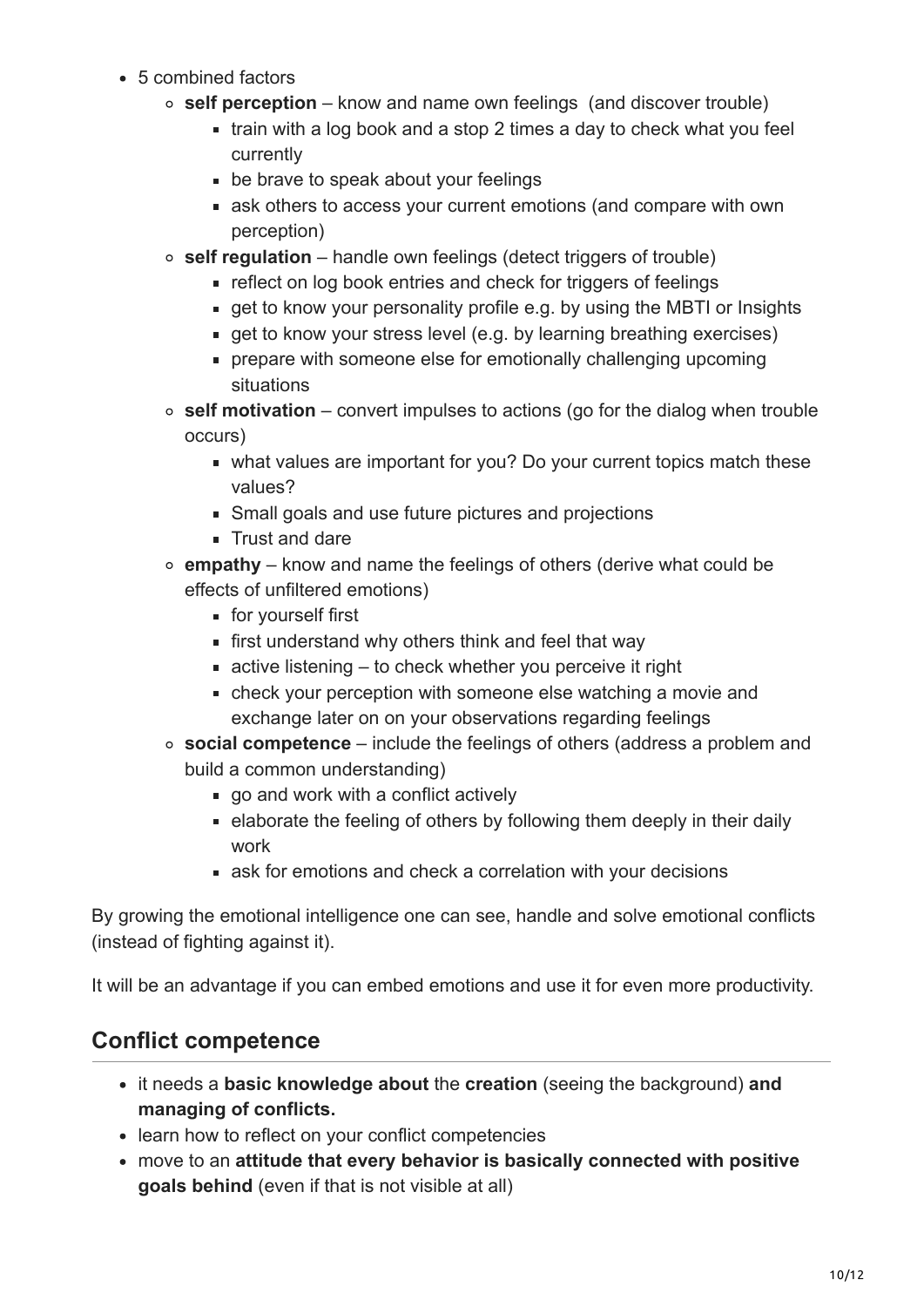- know how to prepare and execute **conflict meditation talks** using e.g. nonviolent communication
- **don't hide from conflicts** (e.g. by moving critical appointments, don't answer critical questions and mails, blur by just content related discussions, making it ridiculous)
- learn more about the following points:
	- sensibility and perception of conflict symptoms and mechanics (using available literature)
	- being open to communicate via dialog (e.g. using [active listening](https://en.wikipedia.org/wiki/Active_listening) and knowing the [4 sides of a message model\)](https://en.wikipedia.org/wiki/Four-sides_model)
	- see and learn to handle and accept ambiguities (ambiguity tolerance) combined with being consequent (there are many right perspectives beside your own!). Accept unexpected reactions as learning opportunities and a new point of view)
	- $\circ$  being ready to work with confrontations open and address them in time (by reflecting your attitude to ask for your right combined with knowing the basic psychological rights of everyone and integrating that in ones own personality)
	- don't suppress frustration but address it
	- being adaptable to situations and keeping own goals in mind (flexibility regarding goals and ways to achieve it. Know too in which direction you don't want to go)
	- knowing the difference between conflict cause due to relationships or organizational structure (by knowing the roles of the others and accepting role differences and seeing conflicts in that area instead of your relation)
	- o take critics and know your own fallibility
	- make yourself more independent from others opinions and conditions combined with engagement – knowing e.g. these 5 blockers (exercises at [http://www.bnaf.autoritum.de/\)](http://www.bnaf.autoritum.de/)
		- self-reproach
		- **reproach to others**
		- expectations that others don't know or cannot fulfill
		- **EXECUTE:** feeling smaller or younger than one really is
		- **I** loyalty conflicts
	- trust yourself and others combined with living with disappointments (learn with situation where you have to improvise and learn something new – where you have to listen to your inner impulse, intuition and experience)
	- $\circ$  orientation on own values combined with respecting the other's values
		- escape high stress situations and don't try to solve conflicts in that mode
		- ask yourself What values are important in my life? Prioritize and choose your top ten values. Based on that learn in conflicts what values have been violated.
		- what is the need behind a value

## <span id="page-10-0"></span>**Personal sources for authority**